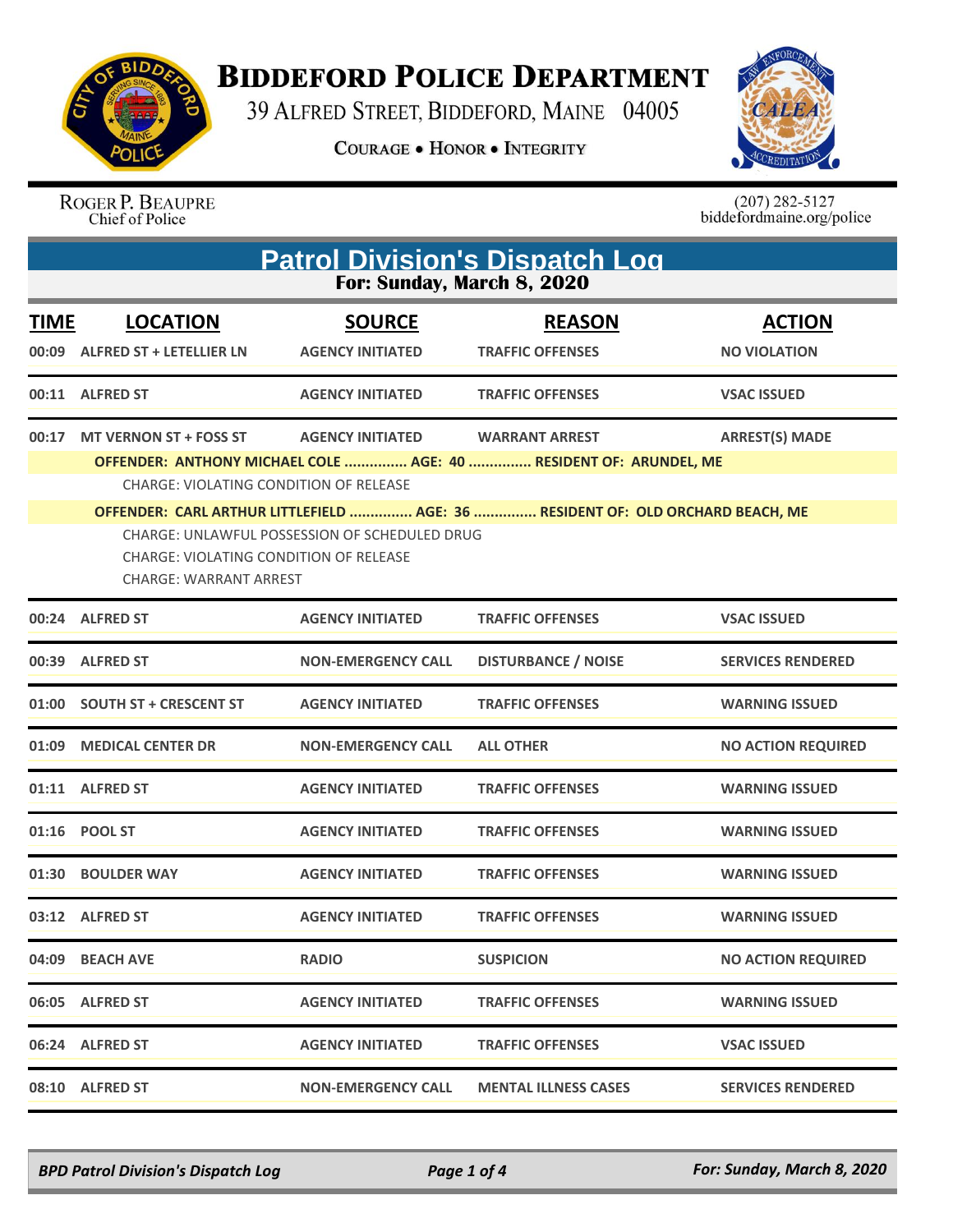| <b>TIME</b> | <b>LOCATION</b>               | <b>SOURCE</b>             | <b>REASON</b>           | <b>ACTION</b>                |
|-------------|-------------------------------|---------------------------|-------------------------|------------------------------|
|             | 08:29 SULLIVAN ST             | <b>AGENCY INITIATED</b>   | <b>TRAFFIC OFFENSES</b> | <b>WARNING ISSUED</b>        |
|             | 08:38 HILL ST                 | <b>AGENCY INITIATED</b>   | <b>PAPERWORK</b>        | <b>PAPERWORK NOT SERVED</b>  |
|             | 08:58 ALFRED ST               | <b>AGENCY INITIATED</b>   | <b>TRAFFIC OFFENSES</b> | <b>WARNING ISSUED</b>        |
|             | 09:01 HILL ST + WESTFIELD ST  | <b>AGENCY INITIATED</b>   | <b>TRAFFIC OFFENSES</b> | <b>WARNING ISSUED</b>        |
|             | 09:13 ELM ST                  | <b>AGENCY INITIATED</b>   | <b>PAPERWORK</b>        | <b>PAPERWORK SERVED</b>      |
|             | 09:29 ALFRED ST + UNION ST    | <b>AGENCY INITIATED</b>   | <b>TRAFFIC OFFENSES</b> | <b>NO ACTION REQUIRED</b>    |
|             | 09:38 CENTER ST               | <b>AGENCY INITIATED</b>   | <b>TRAFFIC OFFENSES</b> | <b>VSAC ISSUED</b>           |
|             | 10:01 ALFRED ST + PRECOURT ST | <b>AGENCY INITIATED</b>   | <b>DISABLED VEHICLE</b> | <b>SERVICES RENDERED</b>     |
|             | 10:04 ELM ST + ALFRED ST      | <b>AGENCY INITIATED</b>   | <b>DISABLED VEHICLE</b> | <b>SERVICES RENDERED</b>     |
|             | 10:11 SOUTH ST                | <b>AGENCY INITIATED</b>   | <b>TRAFFIC OFFENSES</b> | <b>WARNING ISSUED</b>        |
|             | 10:20 SOUTH ST                | <b>AGENCY INITIATED</b>   | <b>TRAFFIC OFFENSES</b> | <b>VSAC ISSUED</b>           |
|             | 10:34 RIVER RD                | <b>AGENCY INITIATED</b>   | <b>TRAFFIC OFFENSES</b> | <b>WARNING ISSUED</b>        |
|             | 10:39 ELM ST                  | <b>AGENCY INITIATED</b>   | <b>TRAFFIC OFFENSES</b> | <b>WARNING ISSUED</b>        |
|             | 10:44 HILL ST                 | <b>E-911 CALL</b>         | 911 MISUSE              | <b>SERVICES RENDERED</b>     |
|             | 10:46 ORCHARD ST              | <b>NON-EMERGENCY CALL</b> | <b>ALL OTHER</b>        | <b>REFERRED OTHER AGENCY</b> |
|             | <b>10:49 RIVER RD</b>         | <b>AGENCY INITIATED</b>   | <b>TRAFFIC OFFENSES</b> | <b>WARNING ISSUED</b>        |
|             | 10:59 SOUTH ST                | <b>AGENCY INITIATED</b>   | <b>TRAFFIC OFFENSES</b> | <b>WARNING ISSUED</b>        |
|             | 11:06 SOUTH ST                | <b>AGENCY INITIATED</b>   | <b>TRAFFIC OFFENSES</b> | <b>WARNING ISSUED</b>        |
|             | 11:10 FOREST ST + LEMIEUX ST  | <b>AGENCY INITIATED</b>   | <b>TRAFFIC OFFENSES</b> | <b>WARNING ISSUED</b>        |
|             | 11:16 SOUTH ST                | <b>AGENCY INITIATED</b>   | <b>TRAFFIC OFFENSES</b> | <b>WARNING ISSUED</b>        |
|             | 11:18 POOL ST + LEDGEMERE DR  | <b>AGENCY INITIATED</b>   | <b>TRAFFIC OFFENSES</b> | <b>WARNING ISSUED</b>        |
|             | 11:20 ELM ST                  | <b>AGENCY INITIATED</b>   | <b>TRAFFIC OFFENSES</b> | <b>NO ACTION REQUIRED</b>    |
|             | 11:31 MAY ST                  | <b>AGENCY INITIATED</b>   | <b>TRAFFIC OFFENSES</b> | <b>WARNING ISSUED</b>        |
|             | 11:38 MAY ST                  | <b>AGENCY INITIATED</b>   | <b>TRAFFIC OFFENSES</b> | <b>WARNING ISSUED</b>        |
|             | 11:51 ELM ST                  | <b>AGENCY INITIATED</b>   | <b>TRAFFIC OFFENSES</b> | <b>WARNING ISSUED</b>        |

*BPD Patrol Division's Dispatch Log Page 2 of 4 For: Sunday, March 8, 2020*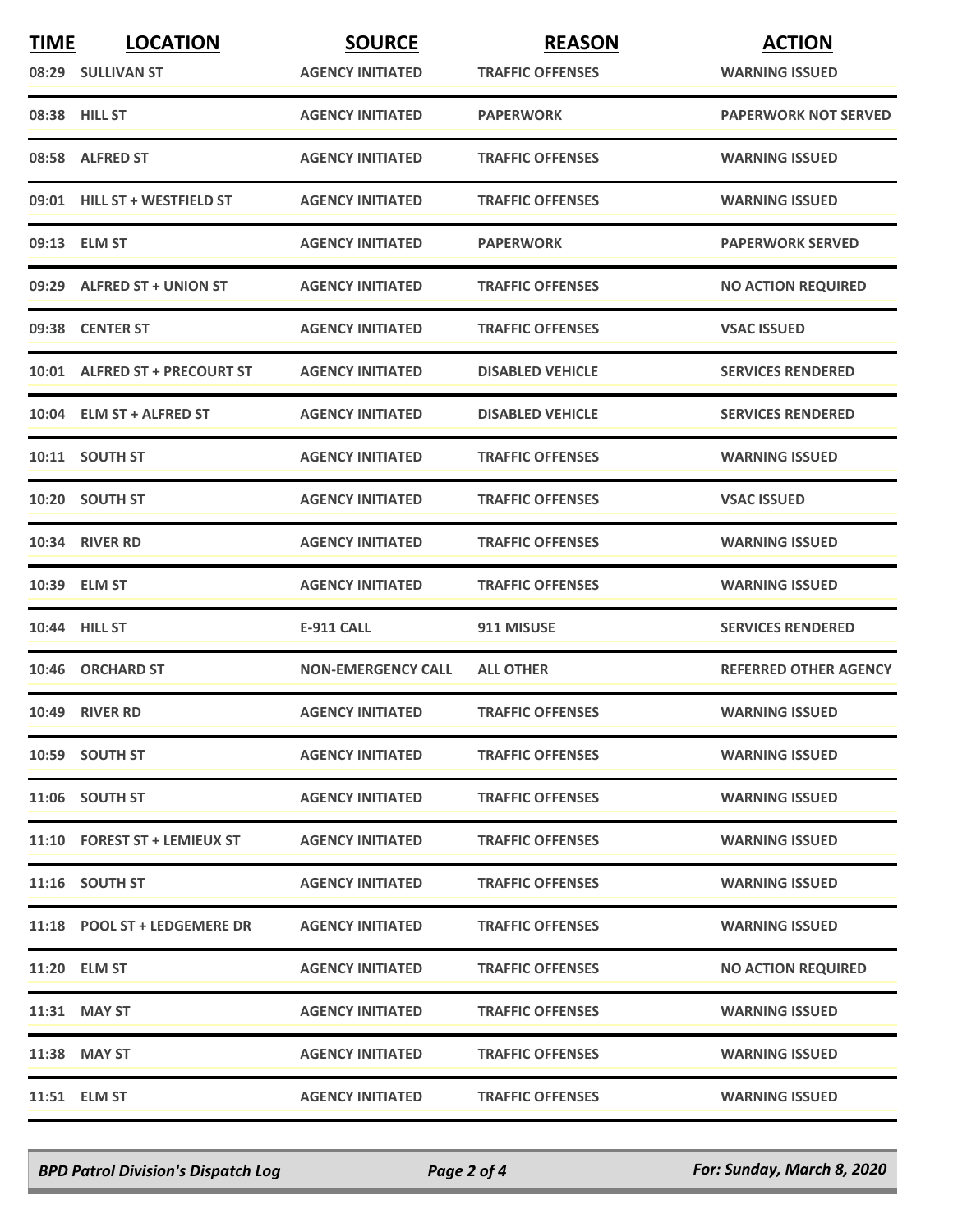| <b>TIME</b> | <b>LOCATION</b>                | <b>SOURCE</b>             | <b>REASON</b>                 | <b>ACTION</b>                |
|-------------|--------------------------------|---------------------------|-------------------------------|------------------------------|
|             | 12:01 ELM ST                   | <b>AGENCY INITIATED</b>   | <b>TRAFFIC OFFENSES</b>       | <b>VSAC ISSUED</b>           |
|             | 12:02 DUPONT AVE               | <b>RADIO</b>              | <b>CODES ENFORCEMENT</b>      | <b>REFERRED OTHER AGENCY</b> |
|             | 12:22 ALFRED ST + UNION ST     | <b>AGENCY INITIATED</b>   | <b>TRAFFIC OFFENSES</b>       | <b>WARNING ISSUED</b>        |
|             | 12:43 HILL ST                  | <b>AGENCY INITIATED</b>   | <b>TRAFFIC OFFENSES</b>       | <b>WARNING ISSUED</b>        |
|             | <b>12:56 COLE RD</b>           | <b>AGENCY INITIATED</b>   | <b>TRAFFIC OFFENSES</b>       | <b>WARNING ISSUED</b>        |
|             | 13:02 MAY ST                   | <b>AGENCY INITIATED</b>   | <b>TRAFFIC OFFENSES</b>       | <b>VSAC ISSUED</b>           |
|             | <b>13:02 HILL ST</b>           | <b>E-911 CALL</b>         | <b>DOMESTIC COMPLAINTS</b>    | <b>REPORT TAKEN</b>          |
|             | 13:19 MAY ST                   | <b>AGENCY INITIATED</b>   | <b>TRAFFIC OFFENSES</b>       | <b>WARNING ISSUED</b>        |
|             | 13:26 MAY ST                   | <b>AGENCY INITIATED</b>   | <b>TRAFFIC OFFENSES</b>       | <b>WARNING ISSUED</b>        |
|             | 13:42 MAY ST                   | <b>AGENCY INITIATED</b>   | <b>TRAFFIC OFFENSES</b>       | <b>WARNING ISSUED</b>        |
|             | $14:09$ MAIN ST + FOSS ST      | <b>AGENCY INITIATED</b>   | <b>TRAFFIC OFFENSES</b>       | <b>VSAC ISSUED</b>           |
|             | 14:09 POOL ST + KEELY WAY      | <b>AGENCY INITIATED</b>   | <b>TRAFFIC OFFENSES</b>       | <b>WARNING ISSUED</b>        |
|             | 14:27 ALFRED ST                | <b>AGENCY INITIATED</b>   | <b>TRAFFIC OFFENSES</b>       | <b>VSAC ISSUED</b>           |
|             | 15:00 ALFRED ST                | <b>WALK-IN AT STATION</b> | <b>COURT ORDERED CHECK IN</b> | <b>SERVICES RENDERED</b>     |
|             | <b>15:08 MEDICAL CENTER DR</b> | <b>E-911 CALL</b>         | 911 MISUSE                    | <b>SERVICES RENDERED</b>     |
|             | 15:42 WEST ST                  | <b>NON-EMERGENCY CALL</b> | <b>ANIMAL COMPLAINT</b>       | <b>SERVICES RENDERED</b>     |
|             | 15:46 BOULDER WAY              | <b>NON-EMERGENCY CALL</b> | <b>ARTICLES LOST/FOUND</b>    | <b>NO ACTION REQUIRED</b>    |
|             | 15:55 POOL ST + MARBLEHEAD LN  | <b>AGENCY INITIATED</b>   | <b>TRAFFIC OFFENSES</b>       | <b>WARNING ISSUED</b>        |
|             | 15:58 WATER ST + HIGH ST       | <b>AGENCY INITIATED</b>   | <b>TRAFFIC OFFENSES</b>       | <b>WARNING ISSUED</b>        |
|             | 16:36 ELM ST                   | <b>NON-EMERGENCY CALL</b> | <b>MENTAL ILLNESS CASES</b>   | <b>SERVICES RENDERED</b>     |
|             | 16:42 ALFRED ST + EDWARDS AVE  | <b>AGENCY INITIATED</b>   | <b>TRAFFIC OFFENSES</b>       | <b>WARNING ISSUED</b>        |
|             | 16:47 ELM ST                   | <b>NON-EMERGENCY CALL</b> | <b>DISTURBANCE / NOISE</b>    | <b>NEGATIVE CONTACT</b>      |
|             | 16:55 MAY ST                   | <b>NON-EMERGENCY CALL</b> | <b>DISTURBANCE / NOISE</b>    | <b>SERVICES RENDERED</b>     |
|             | 17:12 MAIN ST + WATER          | <b>AGENCY INITIATED</b>   | <b>TRAFFIC OFFENSES</b>       | <b>WARNING ISSUED</b>        |
|             | 17:31 SUMMER ST                | <b>NON-EMERGENCY CALL</b> | <b>HARASSMENT</b>             | <b>UNFOUNDED</b>             |

*BPD Patrol Division's Dispatch Log Page 3 of 4 For: Sunday, March 8, 2020*